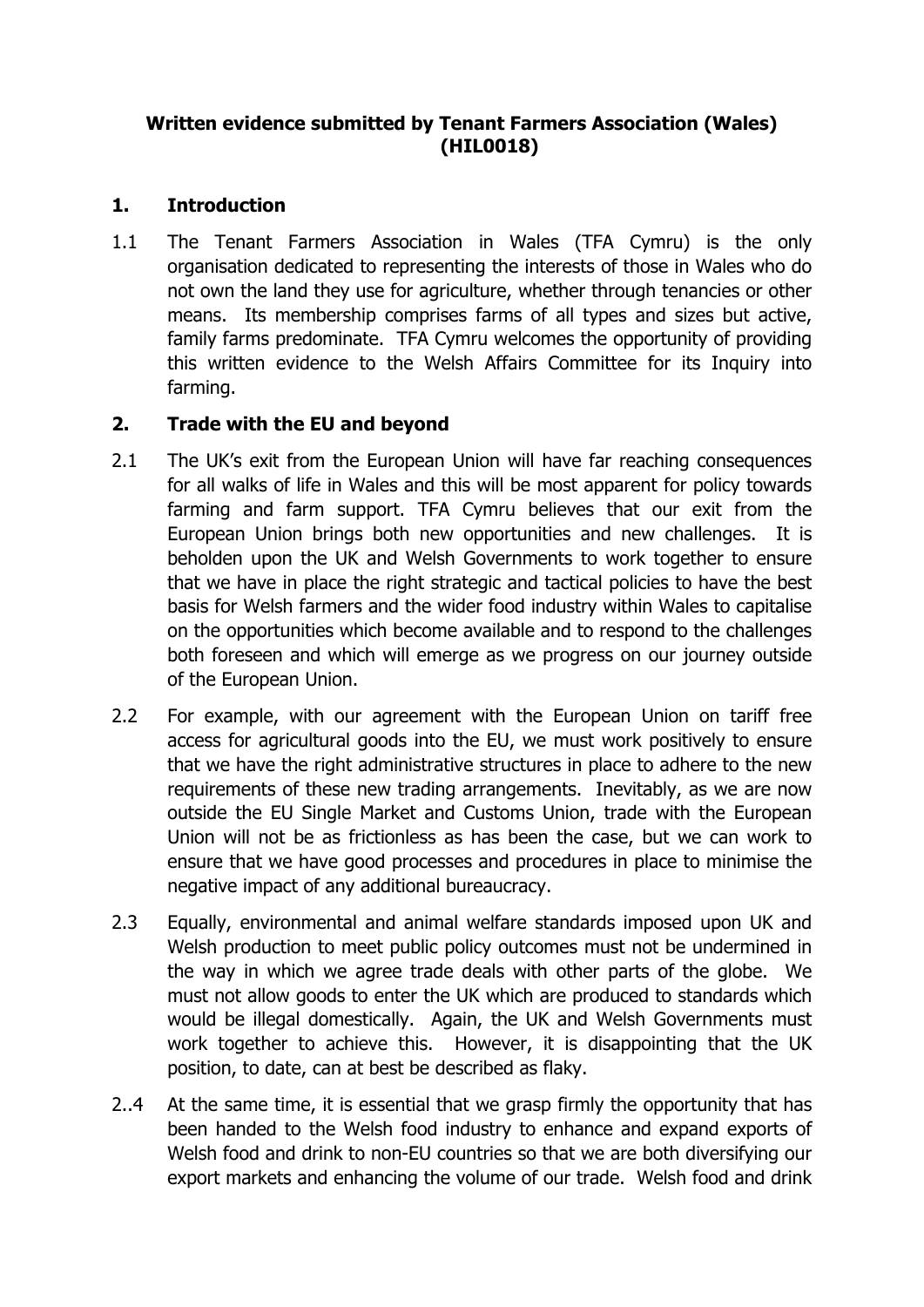has a good story to tell and is likely to be in high demand in large parts of the world. It will be important to capitalise on this with appropriate support and assistance from UK Government, Welsh Government and from levy bodies in Wales. Whilst home production may have a higher cost base than the production systems in other countries to which we wish to export, Welsh produce can trade on "brand Wales" as a premium mark of quality.

## **3. Developing New Farming and Environmental Policy**

- 3.1 It is farming, mainly family farms, that has shaped the landscape of Wales and managed its biodiversity over centuries and much of what draws people to Wales in terms of tourism is contained within that landscape. It will be important, therefore, to ensure that policy evolves to secure the continuation of productive and resilient agriculture which can continue to provide the beneficial ecosystems services to the rest of society through farming's wider management of the environment and its biodiversity. In this respect, whilst direct payments have been a blunt tool, they have been the difference between profit and loss for a large number of farm businesses which have been working hard to achieve wider public benefits alongside private business objectives.
- 3.2 Whilst agreeing with the plan to set out clearer policy goals and objectives which directly improve the way in which public money is targeted to produce public goods, it will also be important to ensure that the UK and Welsh Governments play their legitimate roles in dealing with wider market failures within the food supply chain. This will include improving the legislative and fiscal framework within which farm tenancies operate so that those operating tenanted units can both play their part to enhance the provision of public goods and have a fair platform for the development of their farm businesses.
- 3.3 The development of a new sustainable land management policy for Wales must be conducted in the context of a proper systems approach which deals with market failures, allows the widest participation by tenant farmers and avoids the loss of land from the tenanted sector of agriculture. That said, we should not shy away from looking at sensible areas for restructuring which provide opportunities for individual farmers to retire with dignity whilst at the same time providing opportunities for new entrants and progressive farmers. This could be assisted with the introduction of some form of exit or retirement scheme offering individuals a lump sum payment in place of annual Basic Payment Scheme payments over any intended multiannual transition period. It is disappointing that such a scheme does not form part of current Welsh Government thinking.
- 3.4 it is also important to recognise the extent to which markets have been impacted not only by Brexit but by the global response to the coronavirus pandemic. It will be important not to overstate the extent to which current market conditions will prevail into the future and therefore a cautious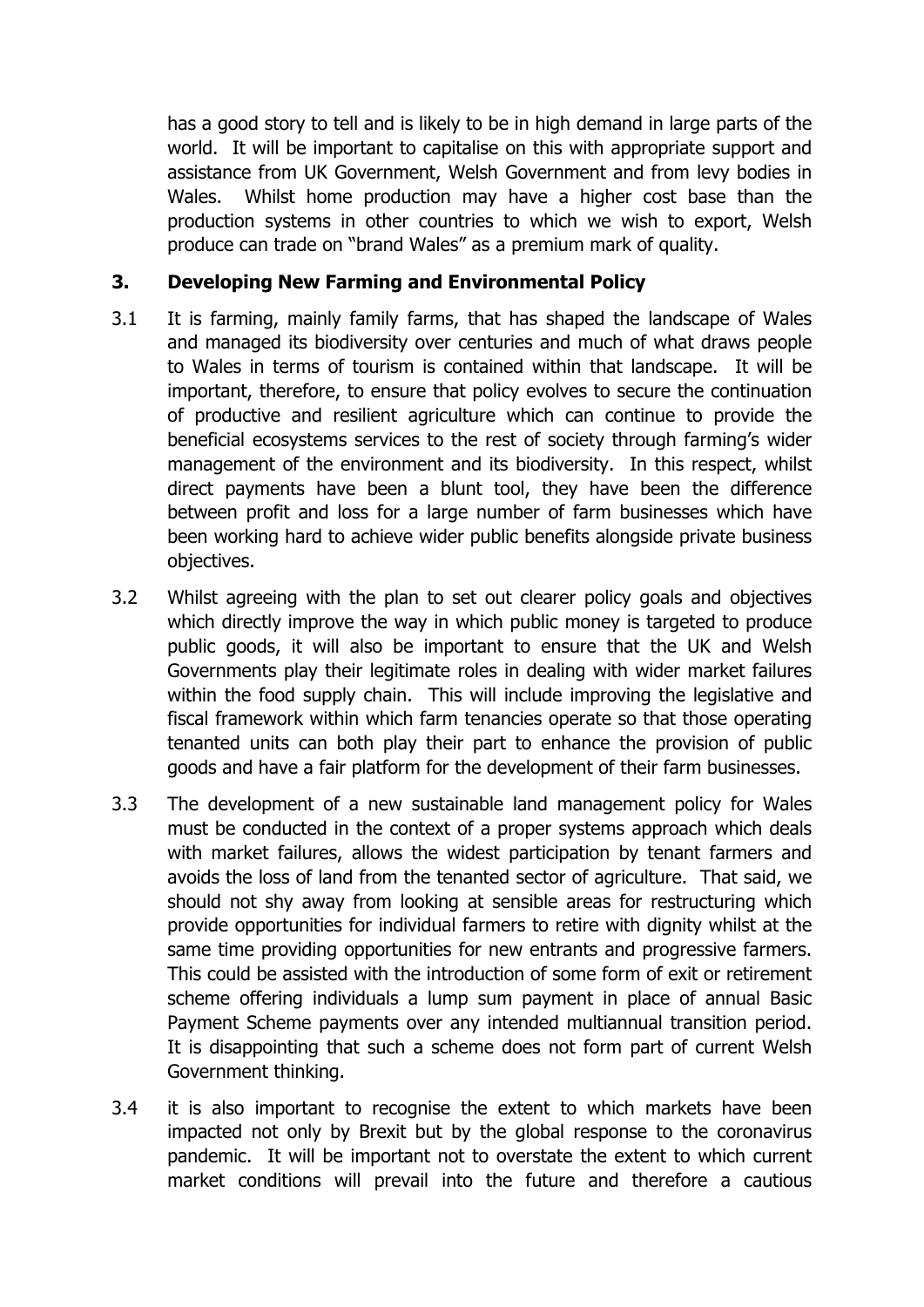approach will need to be taken as we rebuild our economy in the post Covid era whilst at the same time forging our new path, independent of membership of the European Union. The extent to which we can point to structural change within markets will take some time. There needs to be a renewed focus on food security, protecting domestic standards in trade and correcting for market failures within supply chains. Food security policy should be as much about the quality of food as it is about the quantity of food available both now and into the future for the citizens of Wales.

- 3.5 Recognition must be given to agriculture for the services that it is already providing to tackling the climate emergency and in its ability to both sequestrate and store carbon in soils, grassland, hedgerows and farm woodlands. Care must be taken not to allow domestic sources of food, particularly red meat and dairy, to be diminished only to be sourced for consumers from abroad from countries who are less efficient in terms of carbon management, thereby offshoring our emissions of CO2. Equally, farming should not be the scapegoat for the rest of society in having to sacrifice vast amounts of land for tree planting in order to soak up carbon emissions from other parts of society including transportation and energy production. Red meat and dairy production are often popularly, but wrongly, castigated for their impact on carbon emissions when in fact through their grassland and soil management they are doing much to benefit our net carbon position. It will be important to ensure that we avoid knee-jerk reactions which could make our net carbon position, on a global basis, worse rather than better.
- 3.6 TFA Cymru recognises the need for high standards for maintaining high levels of public health outcomes. However, it is not always possible for farm businesses to invest in the necessary fixed equipment needed to comply with new or enhanced regulations as the cost of compliance is not often factored into the return they receive for their farm products. Some of this will have been bridged by the direct payment system but as that disappears, it will be necessary to find new ways to ensure that public health outcomes can be maintained at high levels through grants and supply chain management. TFA Cymru would argue against simply raising the regulatory bar on these issues without providing the mechanisms for individuals to be able to comply with those new levels of regulation.
- 3.7 On animal health and welfare, it is well known that Welsh farmers are already operating to high standards. However, on bovine TB, Welsh dairy and livestock producers are unable to work to control disease within their herds due to Welsh Government policy restricting their ability to control TB infection within wildlife populations, most notably badgers. TFA Cymru believes that all tools must be used to control diseases such as bovine TB including the culling of infected wildlife.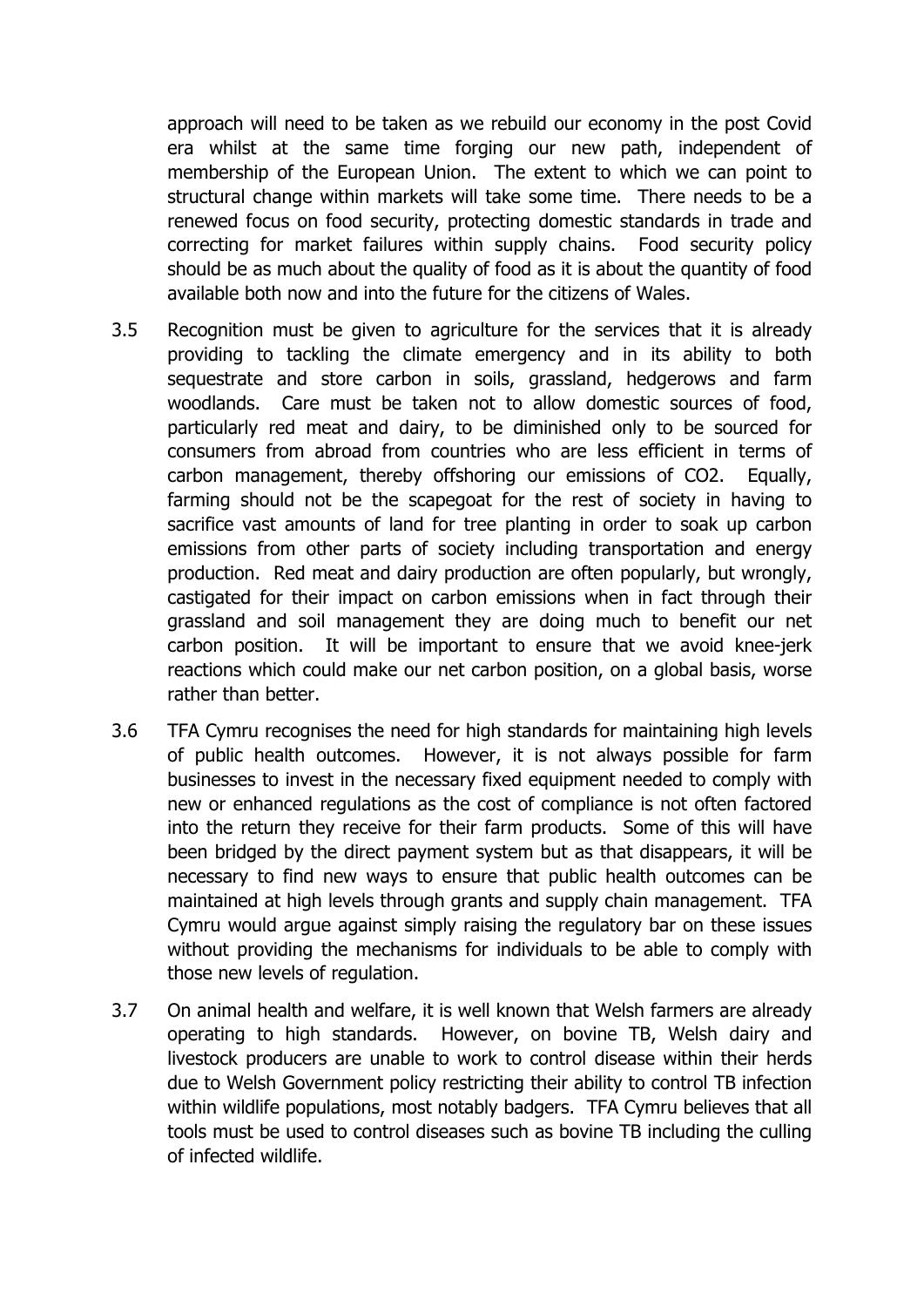3.8 Overall, in bringing forward new legislation and new policy, both the UK and Welsh Governments must take a thoughtful, considered and evidenced systems approach which avoids knee-jerk reactions and the unintended, negative consequences that can occur as a result.

TFA Cymru holds that public support will continue to be needed to deliver a sustainable farming environment in Wales into the future. Whilst there may be room for change in the way in which we have done things in the past, any change must be carried out at a considered pace to allow as many farm businesses as possible to adjust to the new environment. It is vital that Government policy provides a balanced framework allowing for economic, environmental and socially sustainable development. Keeping profitable farm businesses across Wales is important for the Welsh economy, the Welsh environment and Welsh culture and language. Equal weight must be given to the ensuring both the profitability of farm businesses and the way they care for, manage and enhance the environment and animal welfare.

3.9 There is a responsibility to ensure that all farm businesses are given equal opportunity to be part of the new future. Many farm tenants operate under restrictive and insecure tenancy agreements which will present them with huge barriers to participation. TFA Cymru does not believe that Welsh Government has done enough to address these issues. With matters relating to agricultural tenancies fully devolved, we would hope to see Welsh Government taking a rather more innovative and bespoke approach to assisting the tenanted sector of agriculture in Wales rather than simply following policy in England which seems to be the standard position currently.

#### 4. **Developing a New Regulatory System for Farming in Wales**

- 4.1 The Welsh Government has signalled its intention to develop a new regulatory framework based on a set of national minimum standards. TFA Cymru is concerned to ensure any new framework is evidence-based, proportionate and non-discriminatory. One area in which we fear that these criteria are not being met is in relation to the new pollution control regulations introduced by Welsh Government.
- 4.2 Given the small number of declining pollution incidents in Wales, action should be taken to better enforce the existing rules rather than tarring every farmer with the same brush adding significant and unnecessary costs to the industry. Raising the regulatory bar will do nothing to convince those who already flout the current laws to change their behaviour and will unfairly penalise all those farmers who are doing the right thing. The decision to introduce new regulations in this area is also contrary to the advice of the Natural Resources Wales Land Management Forum Pollution Subgroup which has met on at least 40 occasions over the past few years to look at this issue and has come down firmly to the view that better enforcement and promotion of best practice is the better way forward.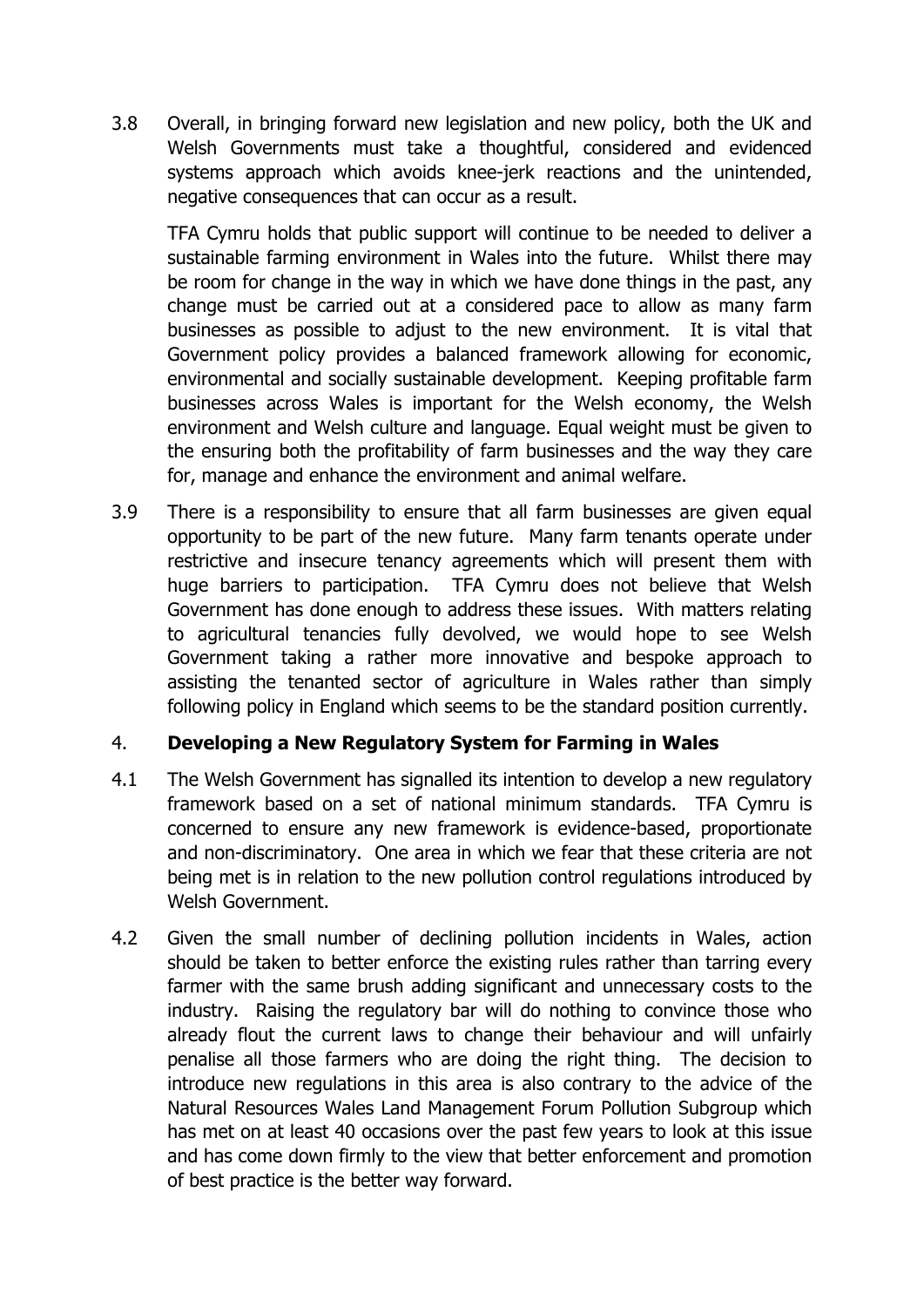4.3 TFA Cymru is also concerned about the impact of the Regulations on the tenanted sector of agriculture. Whilst assurances had been given by Welsh Government that the specific issues impacting the tenanted sector would be addressed, sadly, they were not. From the beginning of the involvement of TFA Cymru in the pollution subgroup it had consistently raised concerns about the difficulties for tenant farmers in being able to comply with new regulations. Lessons must be learned from this to ensure that this is not repeated as we move into the development of wider, national minimum standards. This

## 5. **Forestry and woodlands**

- 5.1 Trees and woodlands provide obvious benefits in terms of timber, landscape, biodiversity, access, health and wellbeing and carbon management. However, specific consideration must be given to trees and woodlands in the context of farm tenancies. On the one hand, it will be important to ensure that tenant farmers are able to participate in tree planting, on the other they need to be assured of protections against potential notices to quit from landlords who wish to take advantage of tree planting opportunities themselves.
- 5.2 In most cases farm tenants are barred from planting trees on their holdings by the terms of their tenancy agreements. This will either be due to the imposition of blanket clauses requiring tenants to use their holdings for agricultural purposes only, or clauses which specifically ban the planting of trees. Any trees which do exist, or are planted (excluding fruit trees), are usually reserved to the landlord. It is therefore very easy to see how tenants could be disenfranchised from participation in new planting schemes.
- 5.3 Whilst this exclusion needs to be addressed, we are not arguing for farm tenants to have carte blanche to plant trees anywhere and everywhere on tenanted holdings. Any relaxing of restrictions on tree planting must be against the backdrop of landlords being able to object on reasonable terms. Providing farm tenants with too much scope to carry out tree planting on their tenanted holdings wherever they like, could have adverse consequences for the supply of land into the tenanted sector of agriculture.
- 5.4 In allowing for statutory and contractual clauses to be relaxed, specific guidance will be required to set out what is reasonable for farm tenants to do and what would be considered as reasonable objections from the landlord. For example, it should be deemed reasonable for tenants to take part in tree planting schemes which involve them planting up field margins, scrubby areas, difficult field corners, shelter belts, hedgerows and other unproductive areas of the holding. Outside of these areas, small-scale woodland planting on other areas of the holding should be allowed and grant aided. However, it would be reasonable to allow landlords to object to unilateral, widescale tree planting by their tenants on open areas of grass or arable land.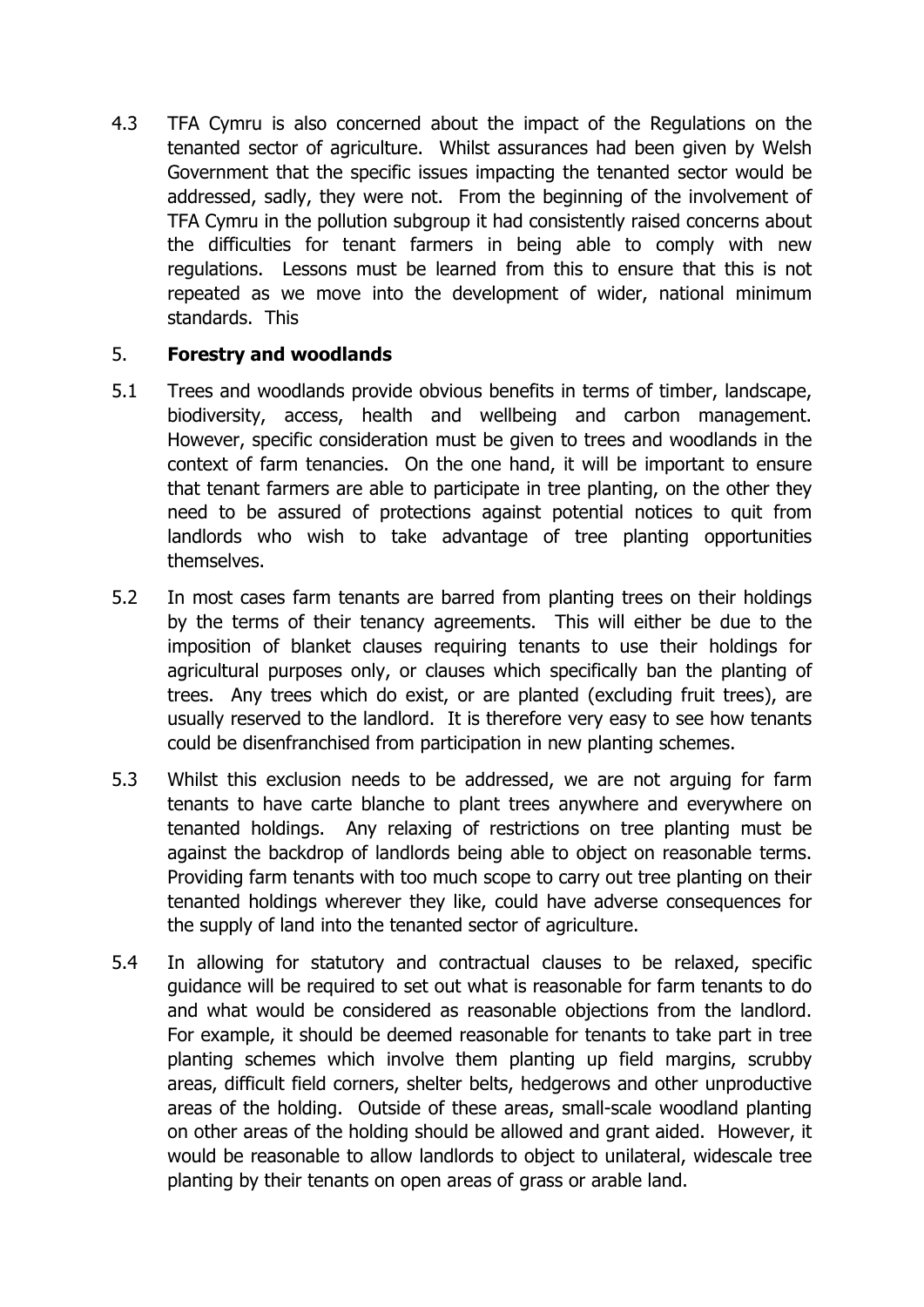- 5.5 Some success will be achieved by landlords and tenants reaching agreements but there will always need to be the fallback to legislative provisions. The new legislation within Wales must provide opportunities for farm tenants on both Agricultural Holdings Act 1986 tenancies and Farm Business Tenancies (FBTs) to object to their landlord's unreasonable refusal to allow them to take part in a relevant Government financial assistance schemes including those relating to tree planting.
- 5.6 it is acknowledged that tree planting is a long-term commitment which could be a struggle for farm tenants occupying land under short term FBTs. There is a significant and urgent need to move these metrics to create a longer-term horizon to ensure that farm tenants can play their full part in delivering the Government's strategy for trees. There is a growing consensus that the taxation environment within which landlords make decisions is encouraging a plethora of short-term interests in land and that this is leading to unsustainable economic and environmental outcomes. This cannot be allowed to perpetuate. Long-term land use change, such as tree planting, will require longer security of tenure. It has been over 25 years since the introduction of the Agricultural Tenancies Act 1995 and the evidence to date is that the market is unable to deliver the sustainable outcomes required. It is time for the UK Treasury to use its fiscal levers to encourage longer term tenancies.
- 5.7 Another potential option is to allow woods and hedgerows planted by tenants with the consent of the landlord is to be treated as "tenants' improvements" and thus be assessed for compensation from the landlord at the end of tenancy, under the standard provisions, rather than the current arrangements where the tenant will receive nothing.
- 5.8 Landlords with agricultural tenants may wish to resume land for tree planting purposes. This can occur through negotiation with farm tenants, using notices to quit or awaiting the termination of existing agreements. However, we want to avoid situations where tenants are forced to give up land or to leave their holdings for tree planting to take place. We are already seeing situations in Wales where landlords are using the threat of taking land back for tree planting as leverage to require tenants to pay higher levels of rent for their continued occupation of land.
- 5.9 Whilst landlords are unable to use tree planting, which does not form part of a wider planning consent, as a reason for serving an incontestable notice to quit under Case B of the Agricultural Holdings Act 1986, they might choose to use the route of a standard notice to quit and argue their case based on the principles of sound estate management. Tree planting can be used to bring FBTs to an end using contractual clauses within tenancy agreements.
- 5.10 Landlords may be encouraged to pursue notices to quit against their tenants if they are incentivised to do so through the availability of grant aid for tree